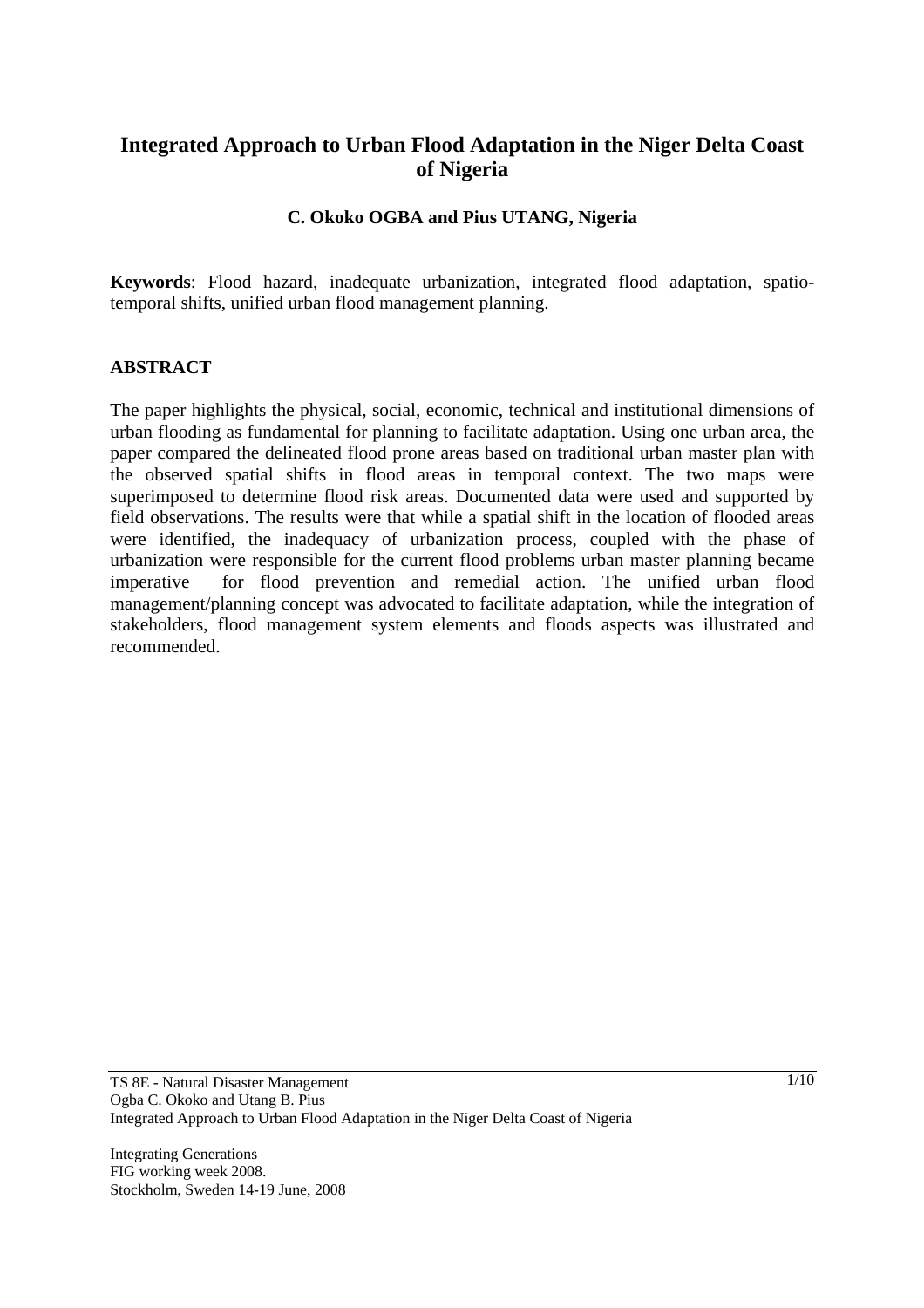#### **INTRODUCTION**

Although flood hazard is natural, human modification and alteration of nature's right of way can accentuate the problem, while the disastrous consequences are dependent on the degree of human activities and occupancy in vulnerable areas. In urban watersheds, physical developments of diverse ramification can create flood situations in areas hitherto not considered prone to flood. (Andjelkovic 2006; Odemerha, 1988, Akintola, 1978).

Urban flooding differs from regional and rural flooding in many perspectives. As noted used by Andjelkoric (2006), this can be viewed from the climatic, social, economic, institutional and technical aspects. The criticality of the perspectives for urban areas underscores the attention paid to developing on urban flood adaptation. In urban areas, which are characterized by increasing concentration of production and population, coupled with concentration of wastes and associated environmental and health problems, floods can be of monumental consequences. In these environments short and intensive showers can prove to be as effective as long lasting rains and as such the intensity and frequency of disruption of public life and traffic could be high. This means increasing financing from local revenues, which could have been used in the areas that are equally of priority.

Flood problems within cities of the Niger Delta appear to be increasing. This does not necessarily imply increasing rainfall but changing landscape be the underlying culprit. Urban flood as used for this paper is in line with Rashid (1982) in Odemerho (1988) and means any overland flow over urban surfaces (streets and settlements), sufficient to cause significant property damage, traffic obstruction, nuisance and health hazard.

Studies on flooding in the Nigerian cities have concentrated on the typologies, underlying determinants and consequences. Some have focused on the intensity of rainfall (Zabbey, 2007); while others focus on the intensity of the problem over time and space as closely related redacted to the rapid rate of urban expansion, especially where the simultaneous provision for adequate urban runoff disposal is lacking (Odemerho, 1988).

Urban floods in the Niger Delta have local and area-wide origin, with occurrences increasingly frequent and affecting human activities and livelihood in many ramifications. Although mainly the poor in high density areas are affected, the spate of disruptions knows no social boundary. Flood adaptations are needed and should involve a holistic and integrated approach to flood management. This is the main thrust of this paper.

## **THE NIGER DELTA AND FLOOD DIMENSIONS**

The Niger Delta located at approximately  $5^03'$  49<sup>"</sup> N,  $6^031'$  38"E on the Northern fringe at Aboh;  $5^044'$  11 "N,  $5^003'49''E$  on the western limit and  $4^027'16''$  N,  $7^035'$  27"E on the Eastern limit (NDES, 1997), has a characteristic flat topography that is disserted by a plethora of river distributaries. The area generally comprises of river flood plans, tidal flood plains, beach and barrier ridge islands and higher fringing plains. Rainfall is generally high, but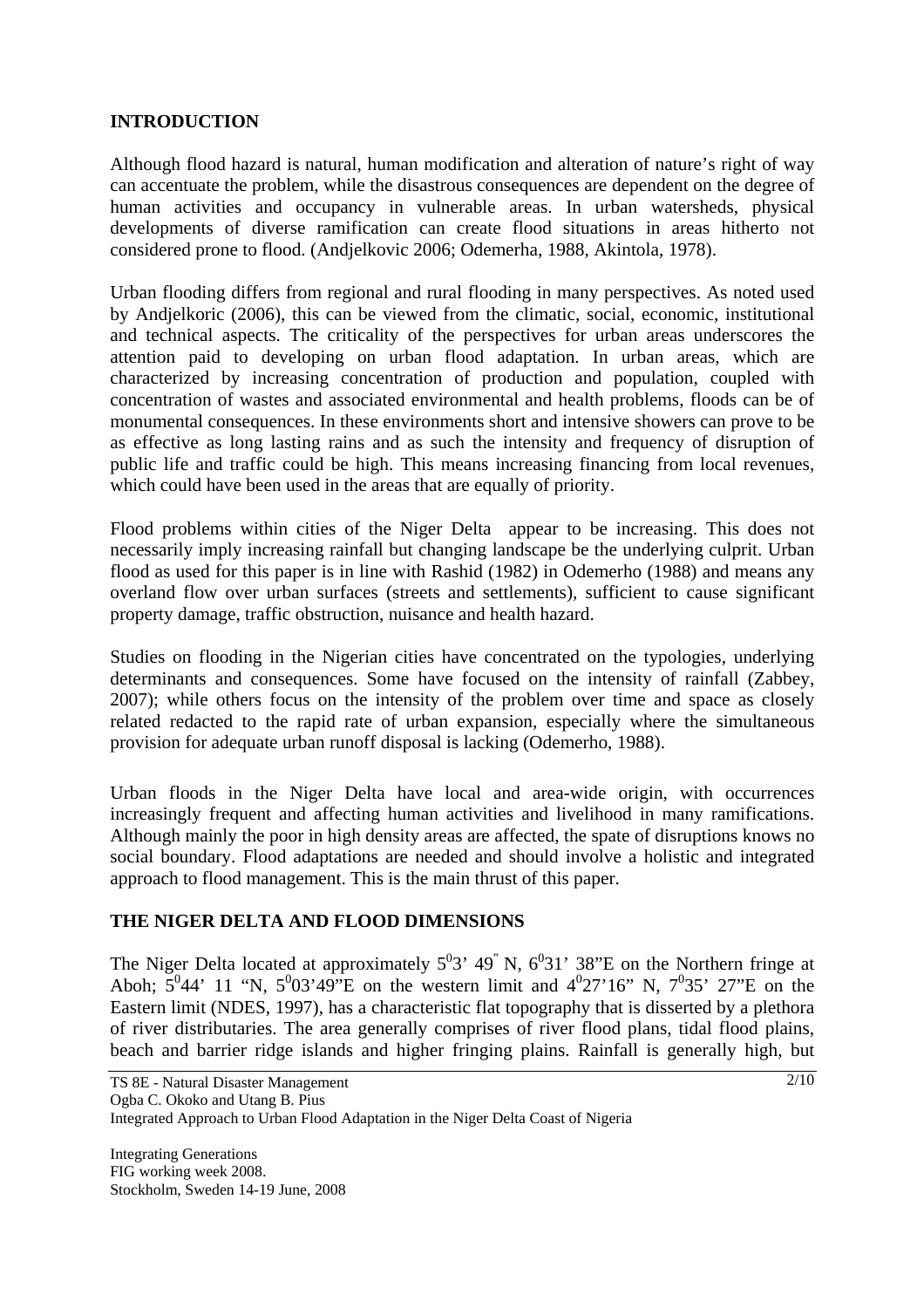spatially variable. Means annual rainfall varies from 4500mm in Bonny area to about 2500- 3000mm in the Warri and Port Harcourt axis. These characteristics favour flooding which could be exacerbated by depletion of vegetation cover (Oku, 2003). In addition to the above, a considerable part of the river flood discharge takes peace overland in the Delta.

Flooding in the Niger Delta is thus a common and recurring phenomenon. There are different dimensions of flooding in the area. Zabbey (2007) for instance, identifies three type, namely: riverine, coastal and urban flooding. Apart from the local rainfall that is a risk factor in flooding, the Niger flood waters empty into the region, causing yearly flooding in many parts. In addition to this, is the almost lowland terrain with most parts lying below 6m above mean sea level (Ashton-James, 1998). Being within the coastal margins, it is periodically influenced by ocean surges. Currently, tidal influences are conspicuous, often extending inland to about 30-50km (NDES, 1997) or in some rivers up to 70km from the mouth (Onwudinjo, 1990 in NDES, 1997). The area is thus subject to coastal flooding and the susceptibility of many parts of the region to potential sea level rise induced flooding is high. This is expected to be compounded by land subsidence arising from increasing crude oil extraction. Settlements such as Bonny, Brass, Akassa, Forcados are significantly influenced by high tidal waters.

Although settlements in the region favour dry lands, some are under the influence of tides more than others, while others are more under the influence of occasional riverine floods. However, the high density and highly urbanized areas are peculiar in having a unique type of flood. This arises from urbanization that is accompanied by lack of respect for planning and development laws and regulations.

The growth of towns in the region increased since the 1970s and this is attributed to the creation of local government and states, where the headquarters became growth centres for regional development. However the pattern of increasing urbanization is in favour of cities where industrial activities arising from petroleum oil production are concentrated (NDES, 1997). Figure 2 is the map the region showing some of the major urbanized settlements. The figure suggests that a greater number of the urban areas are subject to both coastal and riverine flooding. However, the concomitance of inadequate urbanization, including surface concretion, drainage channel obstruction, lack of respect for planning in terms of drainage provision, obstructing nature's right-of-way, and solid waste management could compound the already vulnerable situation in the urban centres. Urban flooding in the Niger Delta is therefore a complex phenomenon in terms of both cause and effect implying complex and holistic approach to its management for adaptation.

## **URBAN FLOODING IN PORT HARCOURT AND ENVIRONS**

Port Harcourt is the largest and most urbanizing city in the Niger Delta. Presently the city has so expanded such that much agglomeration and conurbation are experienced. To this extent, it is difficult to distinguish local boundaries. The city occupies a pivotal position in the concentration of production and population. Here the concentration of domestic, commercial and industrial activities generates waste, in addition paving way for the proliferation of

Integrating Generations FIG working week 2008. Stockholm, Sweden 14-19 June, 2008  $3/10$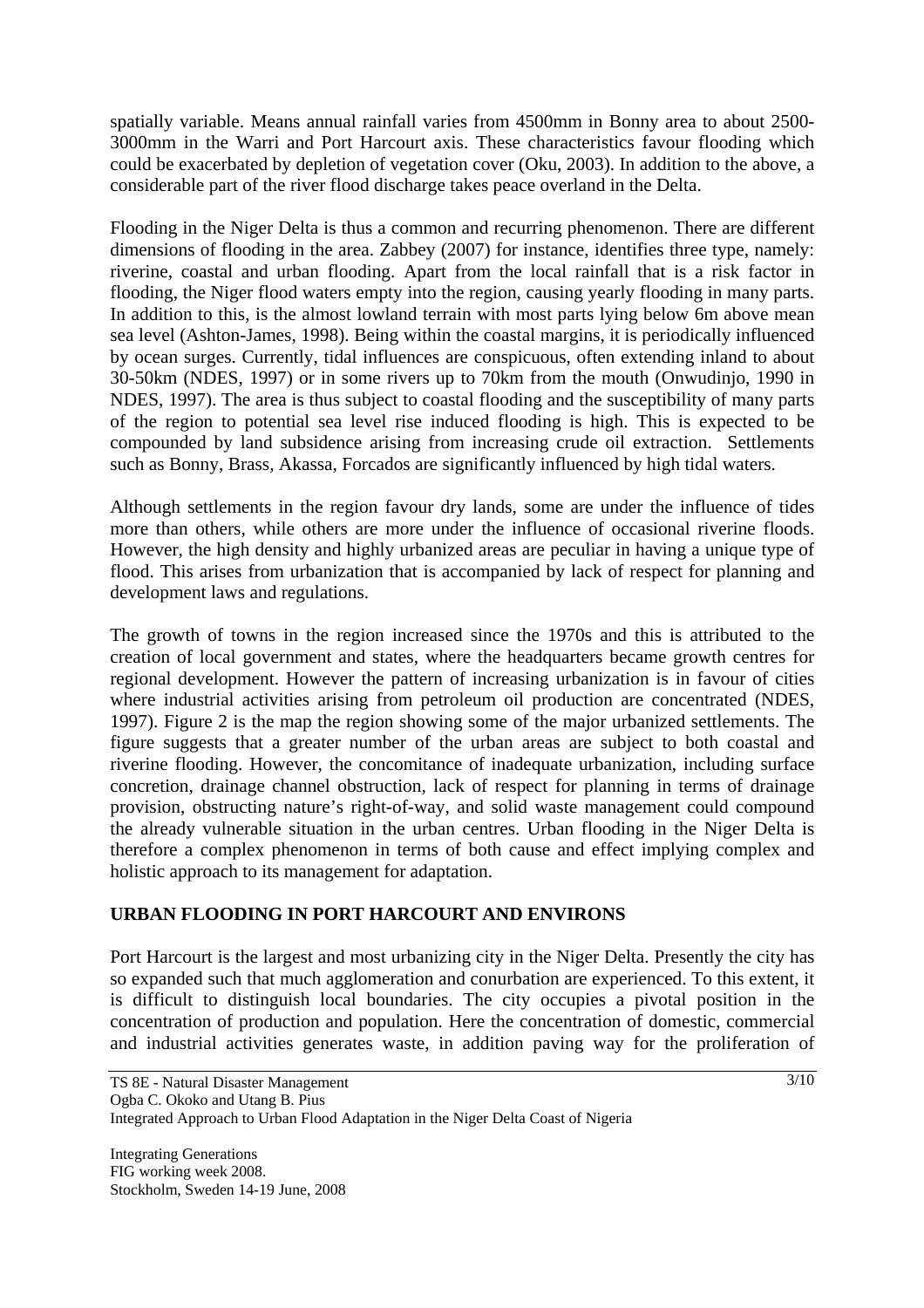building and infrastructure provision. The wastes generated, are in most cases not managed properly and this could cause major environmental and health problems that can be spread by floods.

The contributive role of urban surface characteristics to flood has been established for some Nigerian cities (Odemerho 1988). Urban flooding in the context of pondages and overland runoff from nearby streams and creeks has been a recurrent phenomenon in Port Harcourt. In areas such as those along Amadi creek, between Ogbunabali and Rainbow town, Marine base and NPA, as well as built up areas north of Dockgard creek and many other settlements located close to the creeks such as Borokiri, river flooding is common (fig. 3a). This is compounded by the nature of development in those areas, which is characterized by inadequate urbanization. In the hinterland, where runoff from streams rarely exist flood episodes are still common. This is because of the flat nature of the terrain and high level of urban expansion that does not commensurate with the provision of drainage outlets to carry excess generated runoff. Pondages are common and found in many abandoned, unused plots and construction sites. There are increasing incidences of flood pondages and rapid runoff in vast areas experienced around Mgbouba, Mkpolu, Diobu, Alakahia, Army barracks and Rumukoro (fig. 3).

Zabbey (2006) reports of unprecedented flooding that submerged houses, paralyzed economic activities and rendered some residents of Mgbouba, Diobu and Mkpolu areas internally displaced. He attributed this to excessive rainfall associated with climate change. It should be noted that rainfall at that period could have been in excess of ground saturation and resulted in the saturation excess overland flow. However, increasing built-up areas without proper recourse to urban planning rules, and additional concretion, could have accelerated infiltration excess over-land flow. A combination of saturation and infiltration excess overland flow could have been responsible, with the proximate determinants being the rainfall and topography. Although rainfall may have been higher than previous years, this could skill have been lower than some other years prior to the present urbanizing phase of development that is being experienced.

As observed from the projections of rainfall for Port Harcourt in Nigeria's first national communication on climate under the United Nations Framework Convention on Climate Change, the period 2010-2039 are expected to experience a fall in rainy reason rain in Port Harcourt a against the 1961-1990 decades (FME 2003). The late 1990s and early 2005 are not included. These periods may have experienced greater or less rainfall. However the projections up to 2099 suggest increasing trend that rainfall of June, July and October will increase by 65mm, 20mm and 47mm respectively for the Port Harcourt region (FME, 2003). This suggests that flooding in Port Harcourt would increase in the future. This would particularly be more compelling given the increasing scope of urban expansion.

Many parts of Port Harcourt that are experiencing flooding outside those close to river floodplains, are at the initial stage of urbanization, characterized by inadequate urbanization According to Pouraghniaei (2001), the extent of urbanization on surface hydrology depends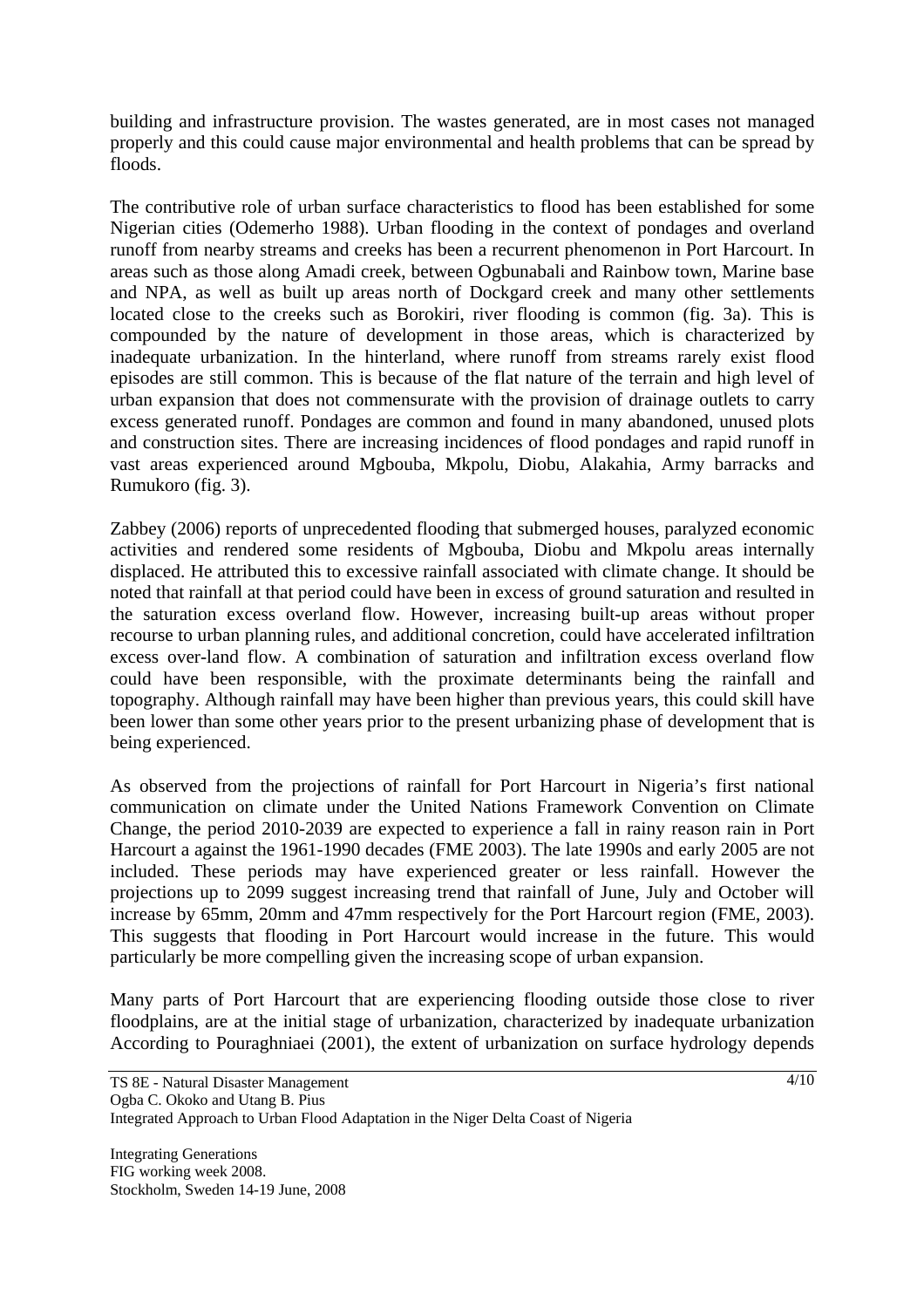on the level and magnitude of urbanization. The effects at the beginning of urbanization are usually different from those during the stage of large scale and continuing urbanization. Although in all the stages, more storm runoff is generated, the initial and beginning of large scale urbanization is experienced by erosion and sedimentation, which facilitate flooding. These are further compounded during the continuing stage, characterized by massive concretion and reduction of infiltration. Many parts of Port Harcourt are at different stages of urbanization. The apparent spatial shift in flooding tends to corroborate this. The trend is likely to continue, with areas hitherto not experiencing flooding becoming incorporated in the flood list. This is particularly for areas with relatively flat topography (fig. 3b) where urban expansion in associated with inadequate drainage pathways.

The foregoing suggests that, although flooding in Port Harcourt is primarily climatic, inadequate urbanization, relatively flat terrain, inflow from nearly creeks, surcharges due to blockage of drains and street inlets, in adequate waste management, which clogs drains, are other determinants. Although floods cannot be completely prevented, flood management through adequate information about rainfall regime and forecast, and urban flood management planning can reduce disastrous consequences and facilitate adaptation. How to deal with this forms the thrust of the next section.

## **INTEGRATED PLANNING FOR URBAN FLOOD ADAPTATION IN THE COASTAL CITY OF PORT HARCOURT**

Integrated approach is mainly a policy driven action rather than project mode implementation program (Chattopadhay, 2002). It involves planning for environmental and social-economic sustainability. Because planning is future oriented, integrated planning is geared towards forestalling future problems associated with the inadequacy of human actions. In the area of urban flooding, integrated approach involves harmonizing and articulating all the components of urban flood management system. This holistic approach aims at integrating the stallholders, elements and aspects of flood management into a development plan.

According to Chattopadhay (2002), integrated planning is concerned with anthropocentric perspective area development plan, which enable urban dwellers to be adapted to flooding, since it provides planned adoption measures that are both structural and non-structural. The approach harmonizes environment and development, with specific thrust on the welfare of the urban poor.

As pointed out by Andjelkovic (2001), integrated urban flood planning is a unified approach which incorporates an array of urban flood management activities. Among others, it involves:

- − Designing and implementation of land and water use activity zoning and sitting policy;
- − Contingency plan for human induced and natural flood disasters, including the potential for climate change and sea level rise. This is to reduce vulnerability, which according to Chambers (2006), refers to exposure to the contingencies and stress, and difficulty in coping with them. It involves adopting both structural and non-structural measures in a unified framework.
- − Improving human habitation covering housing, sanitation, solid waste management etc.;

TS 8E - Natural Disaster Management

Ogba C. Okoko and Utang B. Pius

Integrated Approach to Urban Flood Adaptation in the Niger Delta Coast of Nigeria

Integrating Generations FIG working week 2008. Stockholm, Sweden 14-19 June, 2008  $\frac{5}{10}$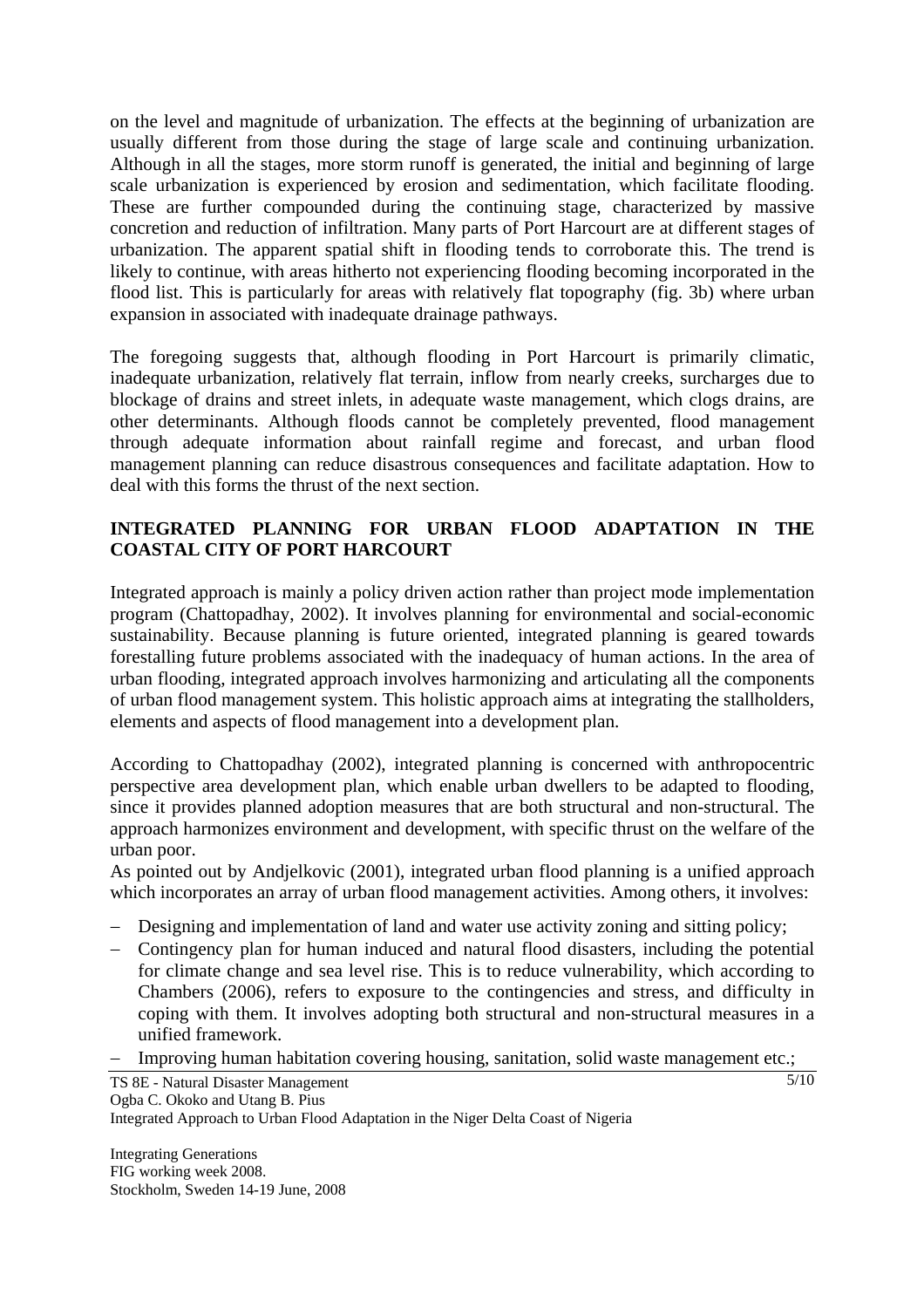- − Conservation and restoration of critical habitats such as mangroves (wetlands) and riparian vegetation
- − Human resource development and training in skills for emergency actions in case of disasters. This includes understanding of natural dimensions of flooding and developing early warning systems
- − Public education awareness and information programme as aspects of flood preparedness and emergency action; and strengthening and developing institutions involved in flood management and planning.

All these involve the integration of relevant sectors of urban development with spatial planning and the relevant institutional and legislative framework. At the heart of all these is spatial planning, which is the allocation and reallocation of area for various uses. Within this is the concept of master planning.

Master planning is the key to flood management planning. This aspect of planning usually provides policy documents that help to direct flood controlled urbanization in an undeveloped or underdeveloped area or mitigates adverse consequences of flooding in areas that have already experienced flood.

The conceptual framework for urban flood management for local adaptation in represented in figure 4. The model shows that urban flood management in coastal areas has various elements-structural and non-structural. These system elements must all be articulated in any urban flood management planning. This is the unified model as provided by Andjelkovic (2001), in which non structural measures including: Emergency response measures, flood preparedness measures, local and state legislature, financing, and environmental impact assessment are incorporated with structural and flood recovery measures such as insurance, financial assistance, rehabilitation and tax adjustment designed to cushion the effect of urban – induced flooding.

The harmonization of the system elements does not work well when the technical, environmental, financial/economic, socio-cultural, institutional and policy/legal/political frameworks of the society are not adequately taken into consideration. The stakeholders, including various sectors in city council and state/national governmental levels, nongovernmental and community based organizations, research institutions, Donor agencies and the private sector must also be part of urban flood management planning.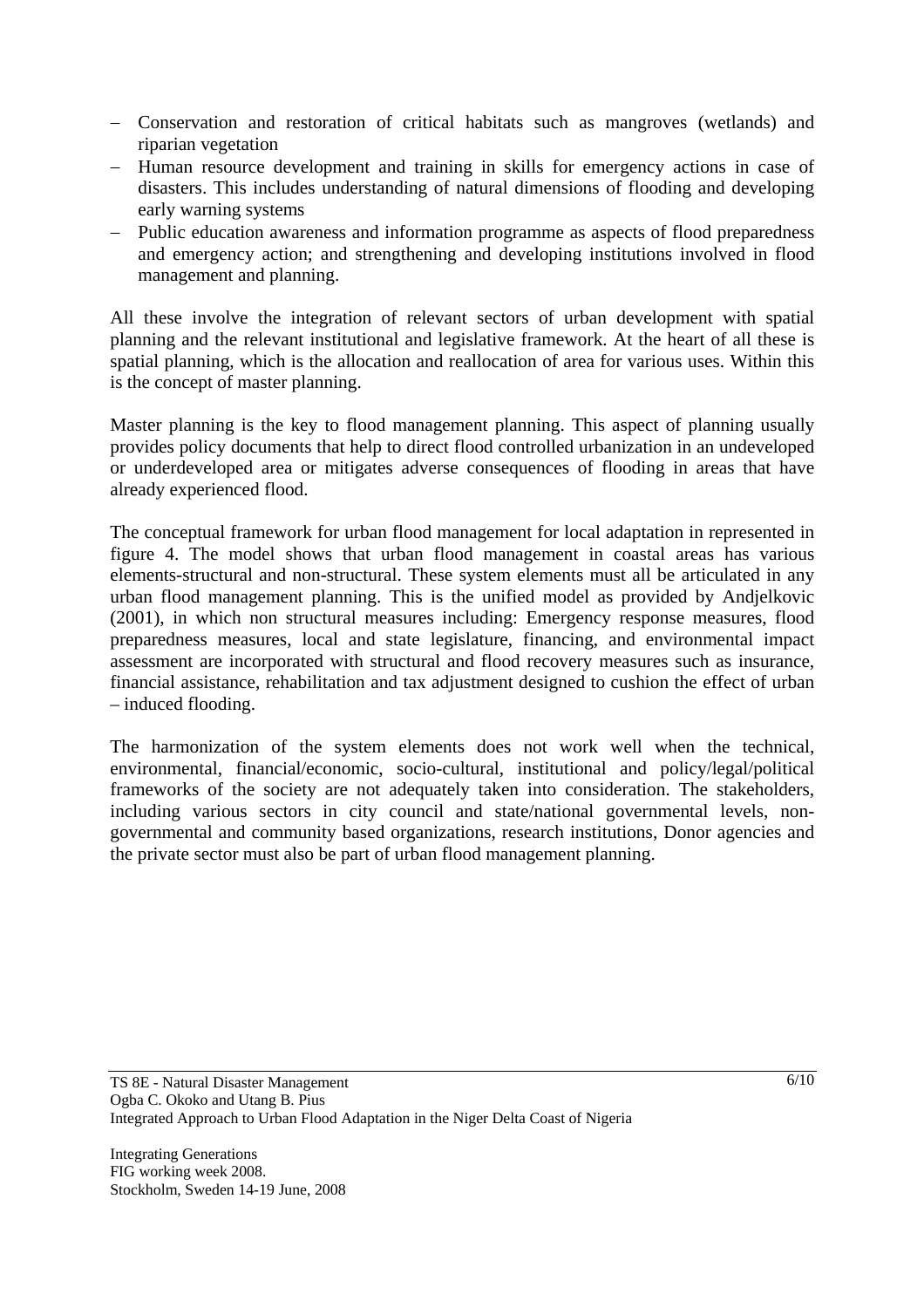

**Fig. 4:** Model of integrated flood management planning **Source:** Modified from Klaudert and Anschiitz (2000)

Integrating Generations FIG working week 2008. Stockholm, Sweden 14-19 June, 2008 7/10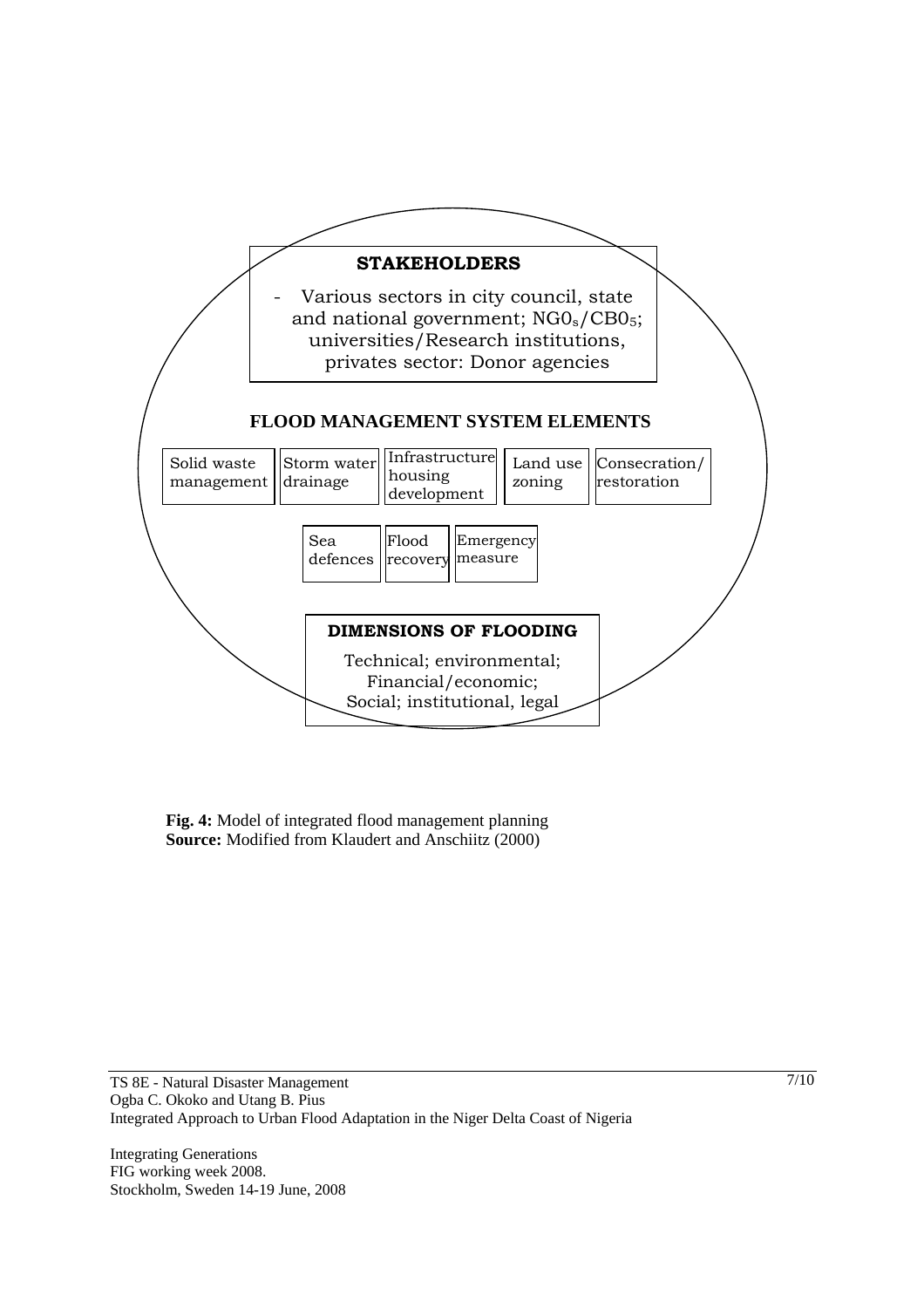#### **CONCLUSION**

Floods are naturally caused by rainfall, but in urban areas characterized by inadequate adherence to planning regulations, even a short duration shower can be a critical initiator of flooding. In the Port Harcourt urban region, flooding appears to be increasing in space- time dimensions. The fringes that are undergoing initial and continuing phases of urbanization are the worst affected at the present.

Floods cannot be prevented out rightly, but good planning and observance of the rules can reduce the level of vulnerability and facilitate coping. This calls for an integrated approach to urban flood management, since several element and dimension of urban planning can be identified. The unified urban flood management planning model is advocated and developed for policy implementation. This implies that in considering options for flood mitigation or adaptation, al stakeholders, elements in flood management and dimensions of the society involved in flood management and affected by urban flooding must be brought to the fore. The starting point is comprehensive spatial planning, while sectoral and institutional aspects are integrated for the purpose of providing efficient management plan (Klaudert and Anschiitz, 2000).

The traditional urban master planning determined concepts of how to reduce flood damages mainly using structural flood control measures. However, as adopted for this paper, the practicalities recognize that in order to ensure the realization of urban flood adaptation, a variety of additional pre-flood and post-flood measures need to be put in place too. These are the non-structural and recovery measures that are imbedded in the unified urban flood management planning concept.

#### **REFERENCES**

- Akintola, F.O. (1978). The Hydrological Consequences of Urbanization: A Case of Ibadan City in Sada and Oguntoyinbo (eds). Urbanization processes and problems in Nigeria. Ibadan, Ibadan University Press.
- Andjelkovic, I. (2001). Guidelines on non-Structural Measures in Urban Flood Management. IHRV Technical Documents in Hydrology No 50. Paris, UNESCO.
- Aston-Jones, N. (1998). The Human Ecosystem of the Niger Delta. ERA Handbook, Ibadan, Kraft Books.
- Chambers, R. (2006. Vulnerability, Coping and Policy (Editorial Introduction). IDS Bulletin, 37(4): 33-40.
- Chattopadhay, S. (2006). Integrated coastal Zone Management Action Plan of Mararikulam Area. A Discussion note Centre for Earth Science Studies, Trivandrum 695031, Mararikulam.

TS 8E - Natural Disaster Management Ogba C. Okoko and Utang B. Pius Integrated Approach to Urban Flood Adaptation in the Niger Delta Coast of Nigeria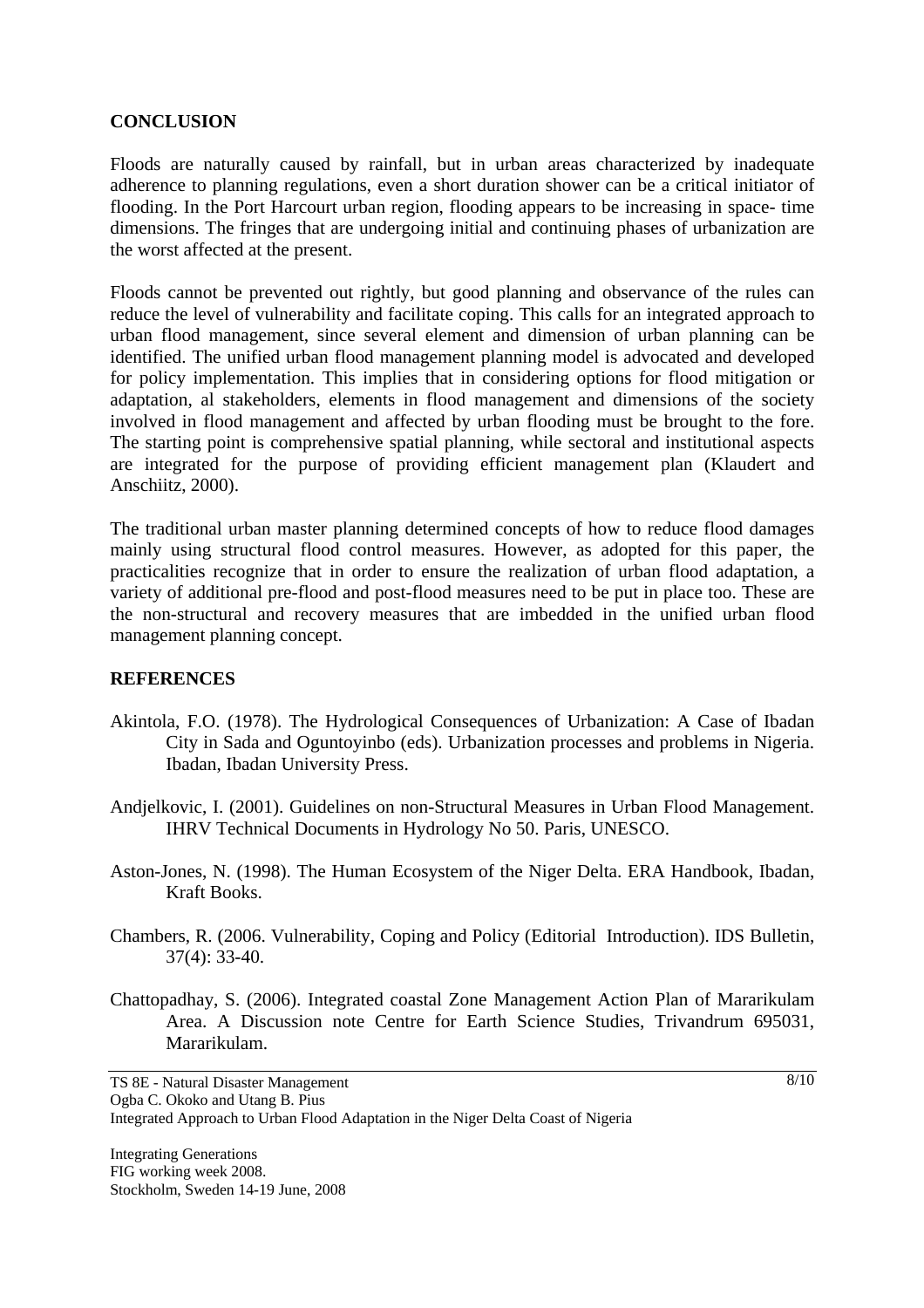- Federal Ministry of Environment (2003). Nigeria's First National Communication under the United Nations Framework Convention on Climate change. Lagos, Landmark Publications.
- Klaudert A.U & Anschiitz, J. (2000). The Sustainability of Alliances between Stakeholders in Waste Management, using the Concept of Integrated Sustainable Waste Management. Working Paper for UNEP/CWG.
- Niger Delta Environmental Survey (1997). Environmental and Socio-Economic Characteristics, Vol. 1.
- Odemerho, I.O. (1988). Benin City: A Case Study of Urban Flood Problem. In Sada and Odernerho (eds) Environmental issues and Management in Nigeria. Ibadan, Evans.
- Pouraghniaei, M.J. (2001). Assessment on Effects of Vegetation changes in hydrologic regime. MSC Thesis in Watershed Management, University of Tehran.
- Rashid, H. (1982). Urban Flood Problems in Benin City, Nigeria: natural or Man-made? Malaysian Journal of Tropical Geography, 6:17-30.
- Zabbey, N. (2006). Rainfall, Flooding and Climate Change. Implication for the Socio-Economic of Port Harcourt. Paper Presented at a Round Table Discussion of Civil Society Organization in Rivers State, September 28, 2006.

## **CONTACTS**

Ogba C. Okoko Utang B. Plus

Contracts Department Department of Geography and Eff Petroleum, Environmental Management Port Harcourt University of Port Harcourt, NIGERIA NIGERIA E-mail chimaogba@yahoo.com betenutang@yahoo.com.

Integrating Generations FIG working week 2008. Stockholm, Sweden 14-19 June, 2008  $\frac{9}{10}$